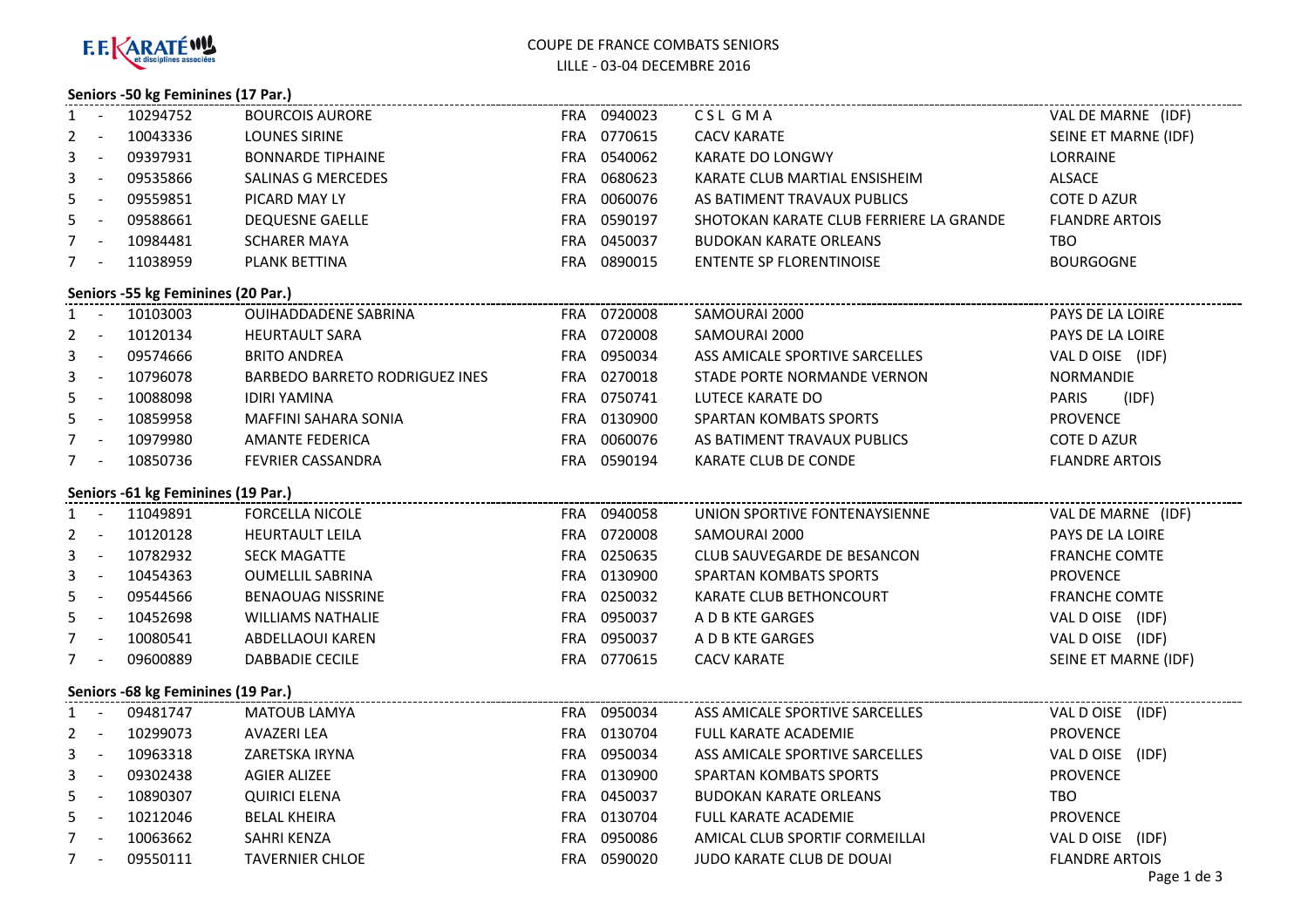

## COUPE DE FRANCE COMBATS SENIORSLILLE - 03-04 DECEMBRE 2016

### **Seniors 68 et + kg Feminines (14 Par.)**

| 1                                  |                          | - 10013425   | FLORENTIN ANNE LAURE          |  | FRA 0450037 | <b>BUDOKAN KARATE ORLEANS</b>       | <b>TBO</b>                          |  |  |
|------------------------------------|--------------------------|--------------|-------------------------------|--|-------------|-------------------------------------|-------------------------------------|--|--|
| $2^{\circ}$                        | $\sim 100$ km s $^{-1}$  | 01529447     | AIT IBRAHIM NADEGE            |  | FRA 0830697 | LE GRAND SAMOURAI                   | <b>COTE D AZUR</b>                  |  |  |
| 3                                  |                          | - 09508088   | TEHAAMEAMEA VAITIARE          |  | FRA 0850005 | <b>FONTENAY KARATE SHOTOKAN</b>     | PAYS DE LA LOIRE                    |  |  |
| 3                                  |                          | $- 10110338$ | SALHI SANA                    |  | FRA 0920079 | C S M PUTEAUX                       | HAUTS DE SEINE (IDF)                |  |  |
| 5                                  |                          | - 09064924   | KLOUCHA SOFIA                 |  | FRA 0250635 | CLUB SAUVEGARDE DE BESANCON         | <b>FRANCHE COMTE</b>                |  |  |
| 5                                  |                          | $- 10081323$ | <b>CHARLES DONATIEN MAEVA</b> |  | FRA 0950086 | AMICAL CLUB SPORTIF CORMEILLAI      | VAL DOISE (IDF)                     |  |  |
|                                    | $7 -$                    | 01479126     | <b>GOZLAN CHARLOTTE</b>       |  | FRA 0930003 | K C D AULNAY                        | SEINE ST DENIS (IDF)                |  |  |
|                                    |                          | 7 - 10670821 | <b>DEMAILLY SYLVIE</b>        |  | FRA 0830733 | AZUR KARATE ACADEMIE SAINTE MAXIME  | <b>COTE D AZUR</b>                  |  |  |
| Seniors -60 kg Masculins (29 Par.) |                          |              |                               |  |             |                                     |                                     |  |  |
|                                    |                          | 1 - 01476668 | LOPES JOHAN                   |  | FRA 0920053 | <b>CSA HAUTS DE RUEIL</b>           | HAUTS DE SEINE (IDF)                |  |  |
|                                    |                          | 2 - 10561517 | AZOUZ KEVIN                   |  | FRA 0130127 | <b>IMPACT KARATE CLUB</b>           | <b>PROVENCE</b>                     |  |  |
| 3                                  |                          | - 09596168   | <b>TAVARES LOPES KEVIN</b>    |  | FRA 0690700 | <b>FUDOSHIN</b>                     | RHONE ALPES                         |  |  |
| 3                                  |                          | - 09528877   | <b>BABACI LYES</b>            |  | FRA 0540053 | KARATE CLUB JOEUF                   | <b>LORRAINE</b>                     |  |  |
| 5                                  |                          | $- 10093501$ | <b>MERIENNE ARTHUR</b>        |  | FRA 0930716 | SPORTING CLUB DE BOBIGNY            | SEINE ST DENIS (IDF)                |  |  |
|                                    |                          | 5 - 10483885 | <b>RGHIOUI AZIZ</b>           |  | FRA 0300613 | SHOTOKAN KARATE ALESIEN             | LANGUEDOC ROUSSILLON                |  |  |
|                                    |                          | 7 - 10065710 | LAKHLIFI ADIL                 |  | FRA 0940023 | CSL GMA                             | VAL DE MARNE (IDF)                  |  |  |
|                                    | $7 -$                    | 09581315     | <b>JOAQUIM KEVIN</b>          |  | FRA 0930709 | SPORT ELITE SEVRAN SECTION KARATE   | SEINE ST DENIS (IDF)                |  |  |
| Seniors -67 kg Masculins (29 Par.) |                          |              |                               |  |             |                                     |                                     |  |  |
|                                    |                          | 1 - 09271606 | <b>GARIN MARVIN</b>           |  | FRA 0950034 | ASS AMICALE SPORTIVE SARCELLES      | VAL D OISE (IDF)                    |  |  |
|                                    |                          | 2 - 09346493 | <b>GUITARD GUILLAUME</b>      |  | FRA 0720008 | SAMOURAI 2000                       | PAYS DE LA LOIRE                    |  |  |
| 3                                  |                          | $- 10310724$ | RASPILAIR ALEXIS              |  | FRA 0590194 | KARATE CLUB DE CONDE                | <b>FLANDRE ARTOIS</b>               |  |  |
| 3                                  |                          | $- 10849093$ | <b>BOUSSAADI NABIL</b>        |  | FRA 0920079 | C S M PUTEAUX                       | HAUTS DE SEINE (IDF)                |  |  |
| 5.                                 | $\sim 10^{-10}$          | 09582979     | LAHOUEL ABDELRAHMANE          |  | FRA 0300613 | SHOTOKAN KARATE ALESIEN             | LANGUEDOC ROUSSILLON                |  |  |
| 5                                  | $\sim 100$ km s $^{-1}$  | 09447494     | RAMDANE KARIM                 |  | FRA 0270018 | STADE PORTE NORMANDE VERNON         | NORMANDIE                           |  |  |
|                                    |                          | 7 - 10097257 | <b>IHADJADENE ILYES</b>       |  | FRA 0930003 | K C D AULNAY                        | SEINE ST DENIS (IDF)                |  |  |
|                                    | $7 -$                    | 09276881     | <b>OUISSA ILIESS</b>          |  | FRA 0300613 | SHOTOKAN KARATE ALESIEN             | LANGUEDOC ROUSSILLON                |  |  |
| Seniors -75 kg Masculins (50 Par.) |                          |              |                               |  |             |                                     |                                     |  |  |
|                                    |                          | 1 - 10052570 | <b>SEGUY CORENTIN</b>         |  | FRA 0130900 | <b>SPARTAN KOMBATS SPORTS</b>       | <b>PROVENCE</b>                     |  |  |
|                                    |                          | 2 - 10031929 | LEBRUN LOU                    |  | FRA 0020038 | KARATE CLUB SAINT QUENTINOIS        | <b>PICARDIE</b>                     |  |  |
| 3                                  | $\sim 10^{-10}$          | 09281619     | DA COSTA LOGAN                |  | FRA 0540013 | U SP LITT MONT ST MARTIN SEC KARATE | LORRAINE                            |  |  |
| 3                                  | $\sim 10^{-10}$          | 09337569     | CAFFARO JULIEN                |  | FRA 0270018 | STADE PORTE NORMANDE VERNON         | <b>NORMANDIE</b>                    |  |  |
| 5                                  | $\sim 1000$ km s $^{-1}$ | 09582453     | REBOULLEAU CLEMENT            |  | FRA 0950034 | ASS AMICALE SPORTIVE SARCELLES      | VAL D OISE (IDF)                    |  |  |
|                                    |                          | 5 - 10715737 | LAR DJANE YANIS               |  | FRA 0950037 | A D B KTE GARGES                    | VAL DOISE (IDF)                     |  |  |
|                                    | $7 - 1$                  | 09562342     | NIRDE CONSEIL NICOLAS         |  | FRA 9720650 | SHOTOKAN KARATE LAMENTINOIS         | MARTINIQUE                          |  |  |
|                                    | $7 -$                    | 09441091     | LE FRAPPER PIERRE             |  | FRA 0770615 | <b>CACV KARATE</b>                  | SEINE ET MARNE (IDF)<br>Page 2 de 3 |  |  |